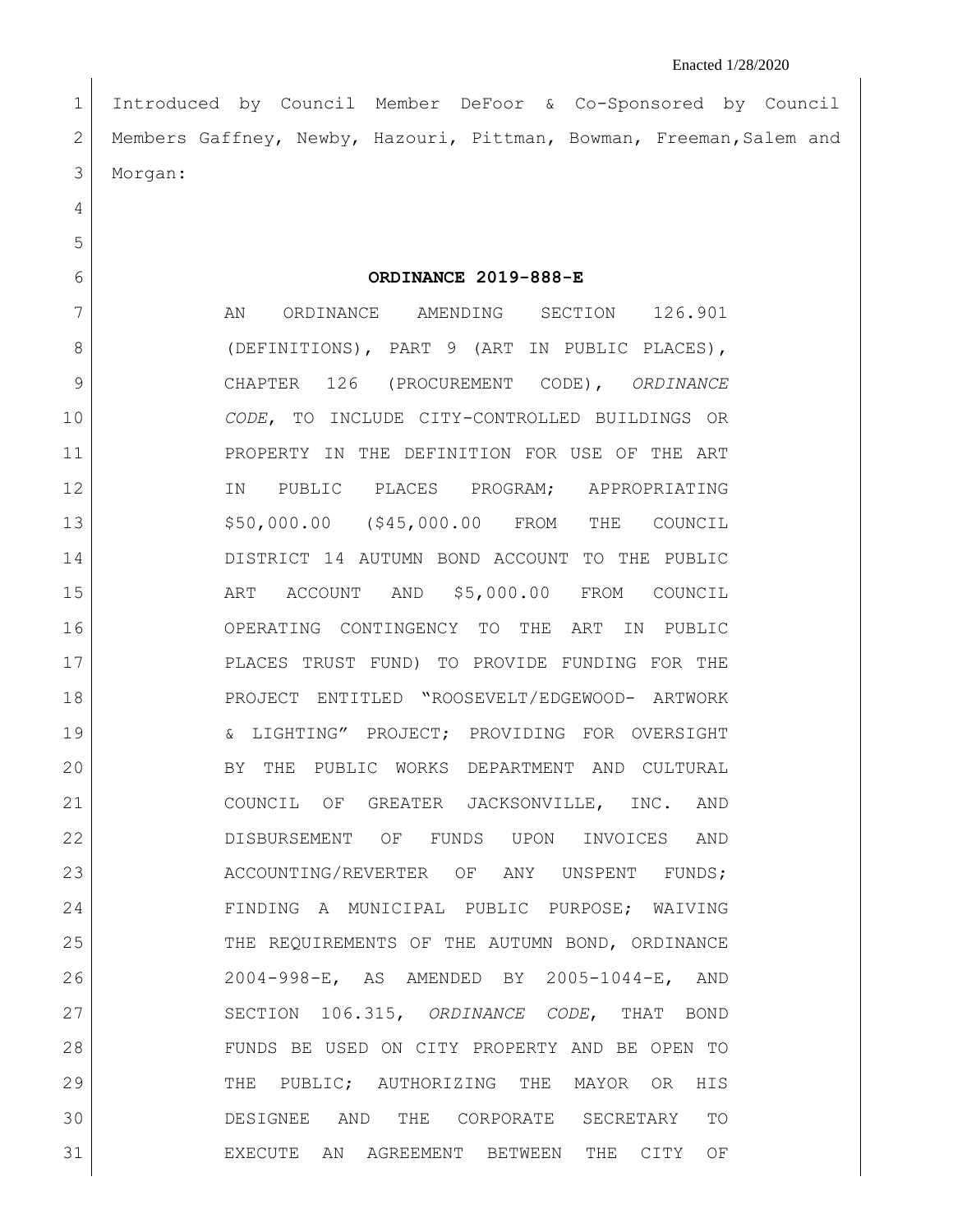JACKSONVILLE AND THE FLORIDA DEPARTMENT OF 2 TRANSPORTATION; PROVIDING AN EFFECTIVE DATE. **BE IT ORDAINED** by the Council of the City of Jacksonville: **Section 1. Amending Section 126.901 (Definitions), Part 9 (Art in Public Places), Chapter 126 (Procurement Code),** *Ordinance Code***.** Section 126.901 (Definitions), Part 9 (Art in Public Places), Chapter 126 (Procurement Code), *Ordinance Code*, is hereby amended 9 to read as follows: **CHAPTER 126. PROCUREMENT CODE. \* \* \* PART 9. ART IN PUBLIC PLACES. Sec. 126.901. Definitions.**  14 For the purposes of this part, the following terms shall have 15 the following meanings: **\* \* \*** (d) Public facility means any City-owned or controlled building or facility intended for habitation where public employees work on a regular basis or which the general public uses on a regular basis. Public facility includes, but is not limited to, office buildings, recreation and community centers, libraries, firehouses, police substations, vertical construction within parks and recreation spaces. Public facility specifically excludes water and sewer pump stations, electrical and communications substations and switching houses, and similar unoccupied structures except in designated 26 Urban Art and Streetscaping Areas. **\* \* \* Section 2. Appropriation.** For the 2019-2020 fiscal year, within the City's budget, there are hereby appropriated the indicated sum(s) from the account(s) listed in subsection (a) to

31 | the account(s) listed in subsection (b):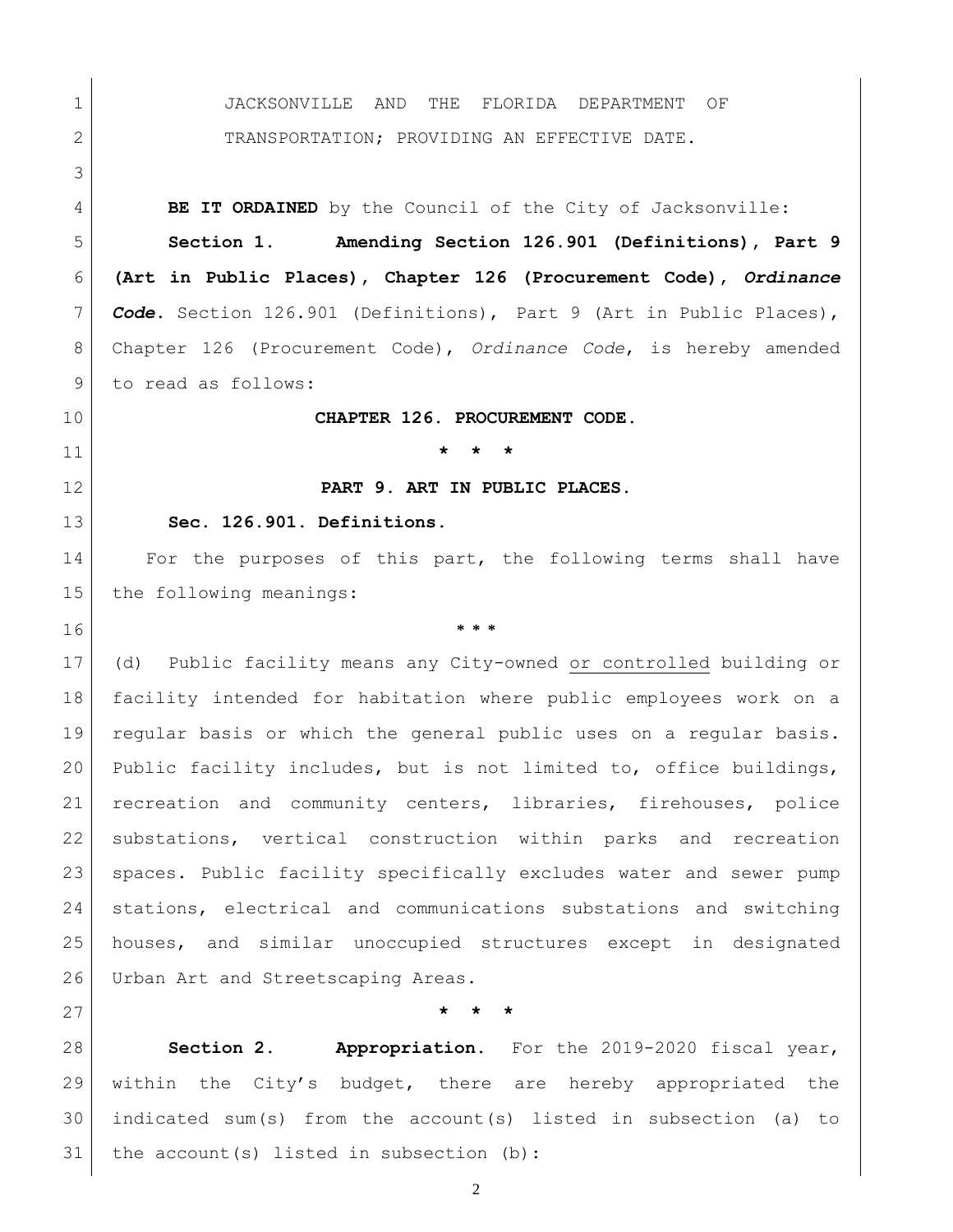(The account information is attached hereto as **Exhibit 1** and 2 incorporated herein by this reference)

- (a) Appropriated from:
- 4 See **Exhibit 1** \$50,000.00

(b) Appropriated to:

See **Exhibit 1** \$50,000.00

 (c) **Explanation of Appropriation** – Appropriating funding in 8 | the amount of \$50,000.00 (\$45,000.00 from the Council District 14 Autumn Bond Account to the Public Art account 10 and \$5,000.00 from the Council Operating Contingency to 11 1 the Art in Public Places Trust Fund for maintenance) for design of a mural, purchase of materials and installation 13 of a mural, including lighting, and maintenance costs associated with the project entitled Roosevelt/Edgewood 15 | **Artwork & Lighting project.** 

 **Section 3. Purpose.** The purpose of the appropriation in Section 2 above is to provide a total of \$50,000.00 in funding, which includes \$45,000.00 from District 14 Autumn Bond account to the Public Art account for the artist fees and materials associated with the Roosevelt/Edgewood Artwork & Lighting project, and \$5,000.00 from the Council Operating Contingency to the Art in Public Places Trust Fund for maintenance of the project as required by Section 126.904, Ordinance Code. The project is more particularly described in **Exhibit 2** attached hereto.

 **Section 4. Oversight/Disbursement of Funds upon Invoice/ Accounting/Reverter.** The Roosevelt/Edgewood Artwork & Lighting project shall be implemented and managed by the Cultural Council of Greater Jacksonville, Inc. pursuant to the authority set forth in Part 9, Chapter 126, Ordinance Code. The Mayor is requested to appoint the Public Works Department to oversee the Cultural Council 31 of Greater Jacksonville, Inc., who will be the project manager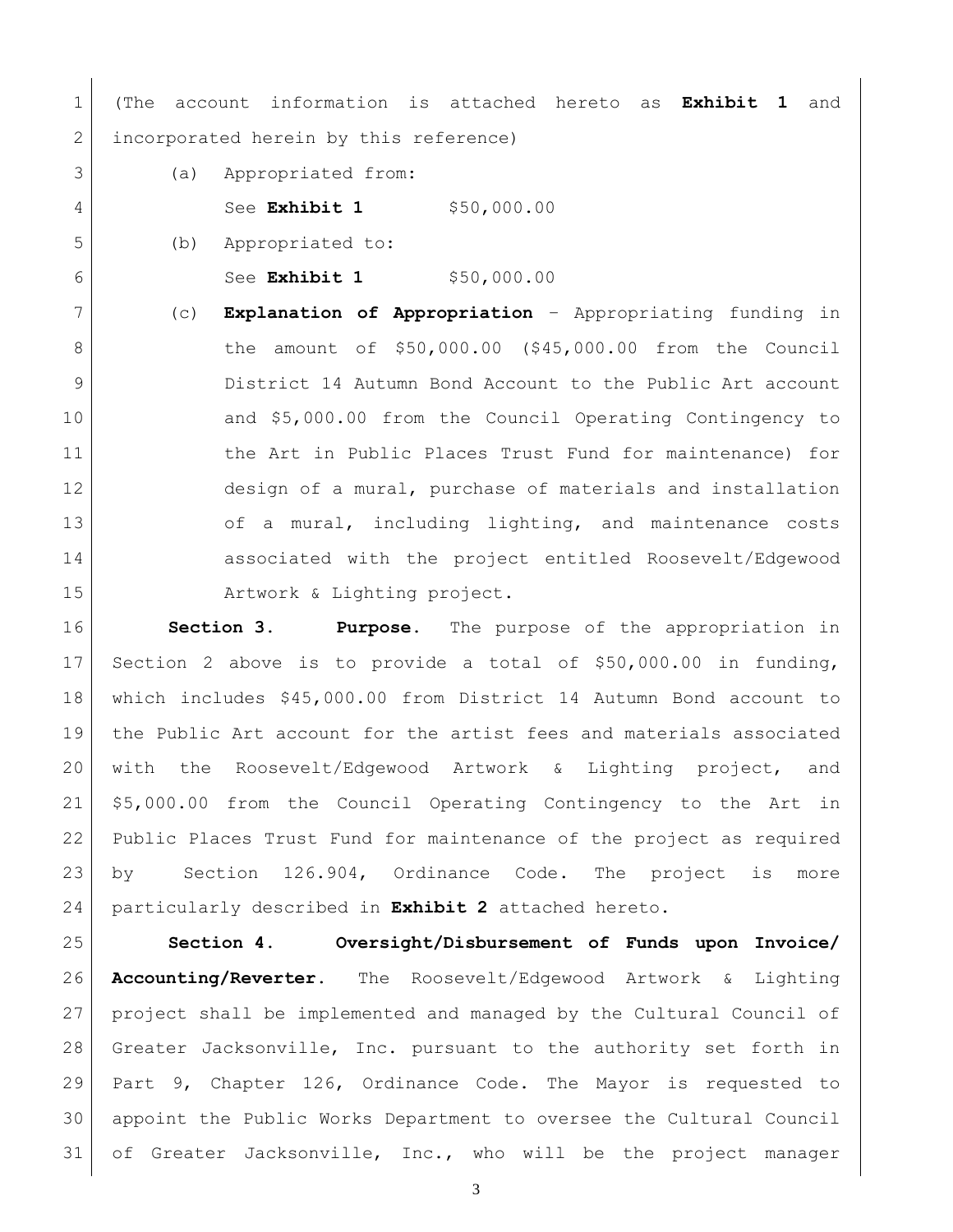responsible for the implementation and maintenance of the Project consistent with Sections 126.904(d) and 126.907, Ordinance Code. Funds shall be disbursed only after invoices for the listed items have been delivered to the Public Works Department. The Cultural Council of Greater Jacksonville, Inc. shall provide the Public Works Department with periodic updates regarding the status of the project. Any funds not utilized for the purposes set forth in this 8 ordinance shall be returned to the fund of origin by September 30, 2021.

 **Section 5. Finding of Public Purpose.** The City finds that the contribution of Autumn Bond discretionary funds to support 12 | public art, specifically by funding a lighting and art project on the Roosevelt Boulevard Overpass, a public thoroughfare, accomplishes a public benefit by providing the public with access to an aesthetic visual art feature and is a valid public purpose 16 and in the best interests of the City.

 **Section 6. Waiving the Requirement that Bond funds be used on City Property.** The provisions of the Autumn Bond, Ordinances 2004-998-E, as amended by 2005-1044-E, and Section 106.315, *Ordinance Code*, requiring that bond funds be used on City property, and open to the public, is hereby waived. The property is owned by the Florida Department of Transportation but is a public road and the public art will be viewable to the public using 24 this thoroughfare.

 **Section 7. Authorization**. The City intends to use the side wall of the Roosevelt Boulevard Overpass for the "Roosevelt/Edgewood Artwork & Lighting" project which is state property maintained by the Florida Department of Transportation ("FDOT"). The Mayor, or his designee, and the Corporation Secretary, are authorized to execute community aesthetic enhancement agreements, licenses or use agreements, including